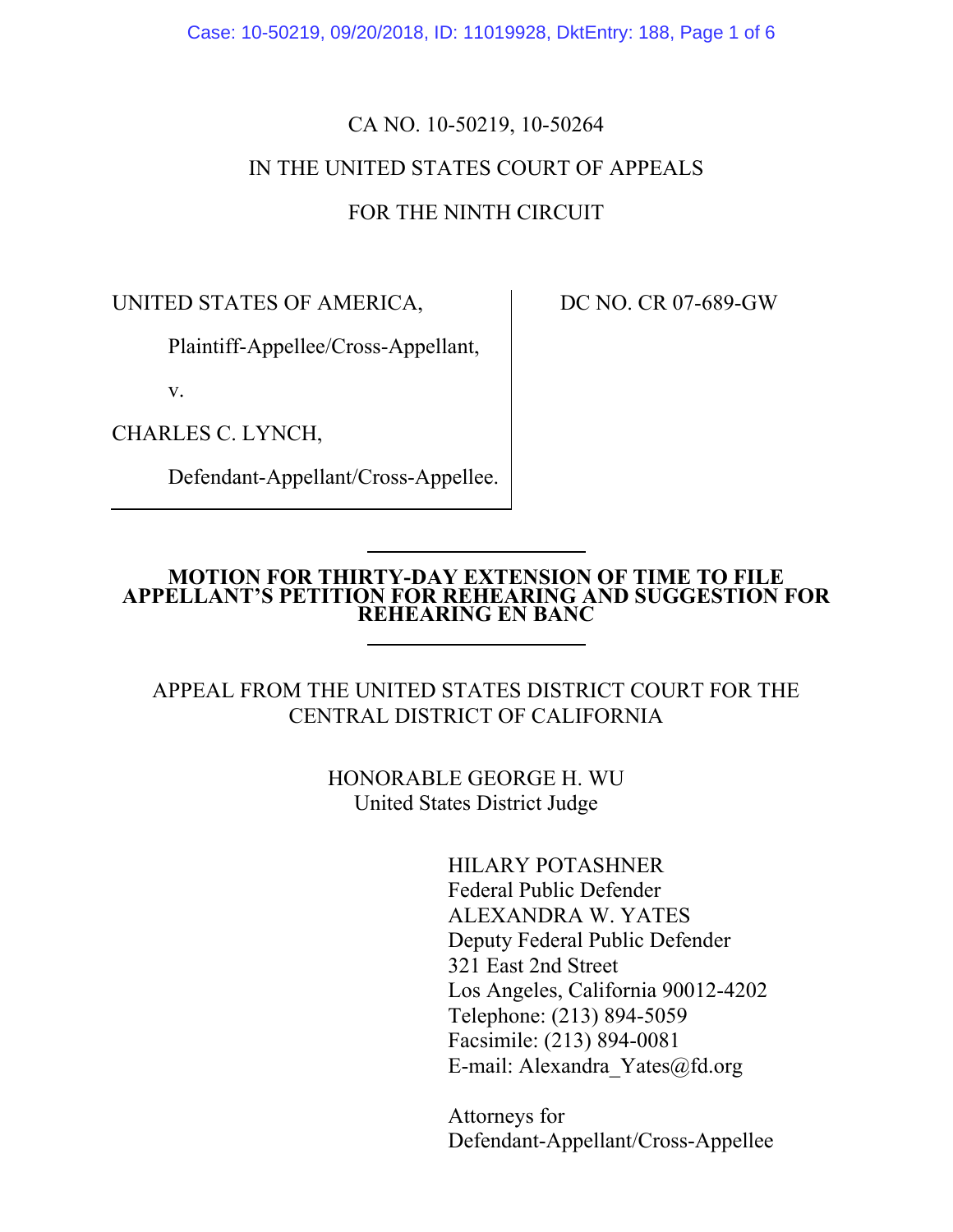Case: 10-50219, 09/20/2018, ID: 11019928, DktEntry: 188, Page 2 of 6

# CA NO. 10-50219, 10-50264 IN THE UNITED STATES COURT OF APPEALS FOR THE NINTH CIRCUIT

UNITED STATES OF AMERICA,

Plaintiff-Appellee/Cross-Appellant,

v.

CHARLES C. LYNCH,

Defendant-Appellant/Cross-Appellee.

DC NO. CR 07-689-GW

### **MOTION FOR THIRTY-DAY EXTENSION OF TIME TO FILE APPELLANT'S PETITION FOR REHEARING AND SUGGESTION FOR REHEARING EN BANC**

COMES NOW Defendant-Appellant/Cross-Appellee Charles C. Lynch, by

and through counsel of record Deputy Federal Public Defender Alexandra W.

Yates, and applies to this Court under Ninth Circuit Rule 31-2.2 for a thirty-day

extension of time to file a petition for rehearing and suggestion for rehearing en

banc, to October 29, 2018. This is Lynch's first request for an extension of time.

//

//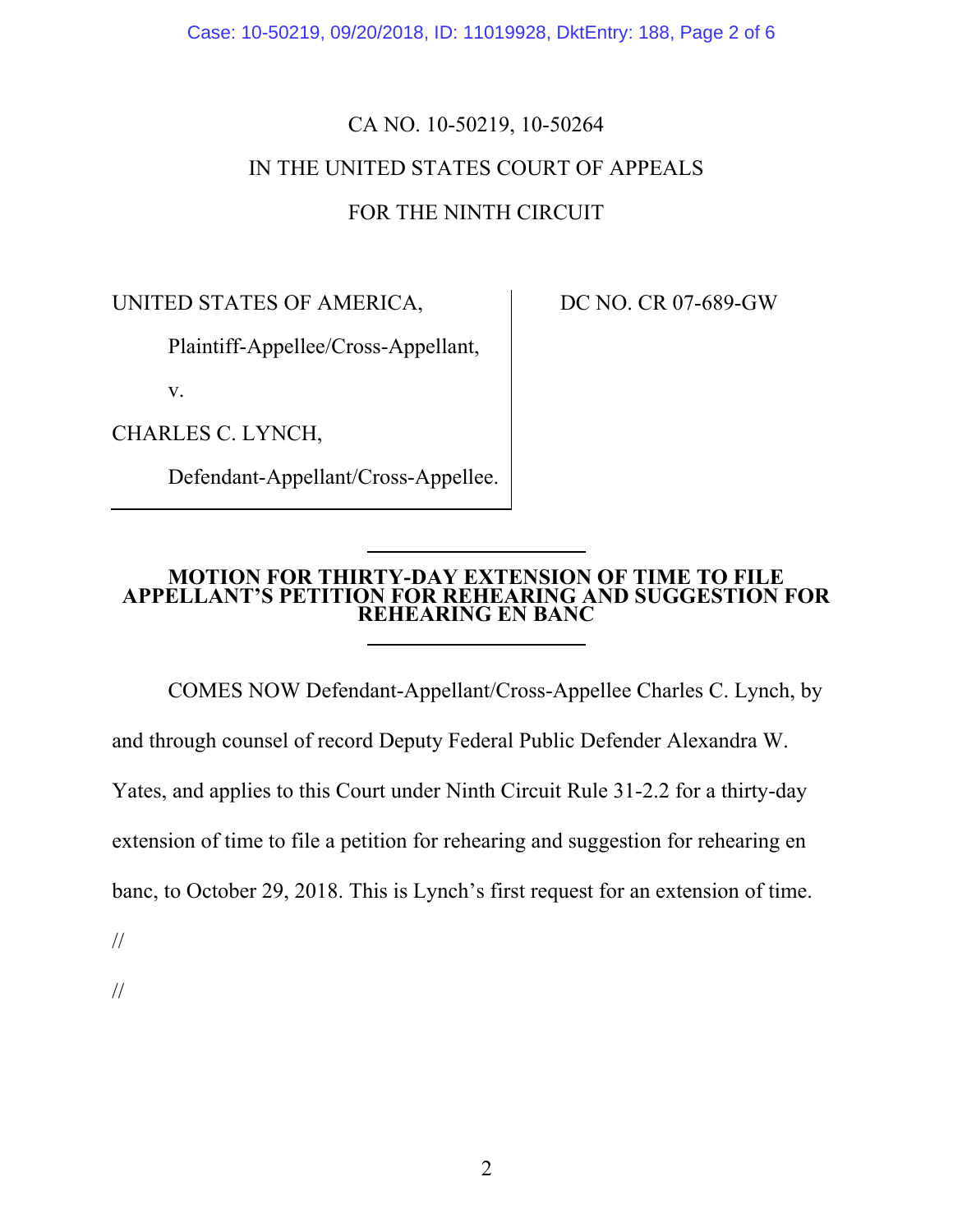This motion is based upon the attached Declaration of Counsel, all files and

records in this case, and any other information the Court may request.

Respectfully submitted,

HILARY P. POTASHNER Federal Public Defender

DATED: September 20, 2018 By *s/ Alexandra W. Yates*

 ALEXANDRA W. YATES Deputy Federal Public Defender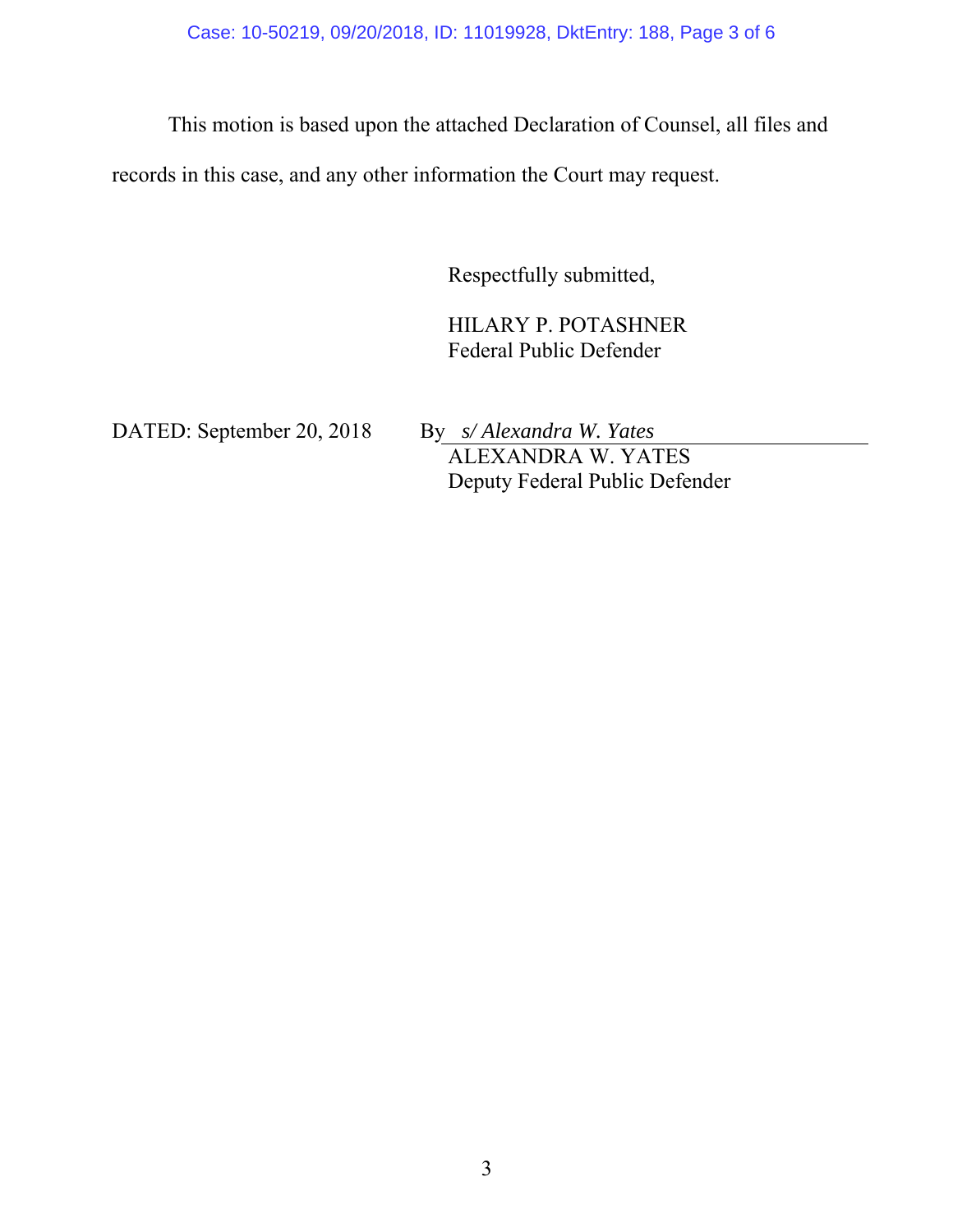### **DECLARATION OF ALEXANDRA W. YATES**

I declare under penalty of perjury that, to the best of my knowledge, the following is true and correct:

I am a Deputy Federal Public Defender in the Central District of California. I represent Defendant-Appellant/Cross-Appellee Charles C. Lynch in this appeal. Lynch is not in custody.

On September 13, 2018, this Court issued a decision affirming Lynch's conviction, reversing on cross-appeal Lynch's sentence, and remanding for an evidentiary hearing on Lynch's compliance with state medical marijuana law. Judge Watford dissented, and would have reversed Lynch's conviction.

Lynch's deadline to file a petition for rehearing and suggestion for rehearing en banc ("PFR/EB") is September 27. For the following reasons, I am requesting an additional thirty days to file the PFR/EB, to October 29.

Lynch's briefing raised, and the panel's decision addressed, several complicated issues. I anticipate filing a PFR/EB on the jury nullification issue that split the Court, but need additional time to determine whether to raise any of the remaining issues, and then to draft concise briefing for the Court. I also need more time to consult with possible *amici* who have expressed interest in the case.

I have begun this work, but have not been able to complete it, and do not believe that I can do so by the current deadline because of previously-scheduled commitments in other cases, including reply briefs due in this Court on October 1

4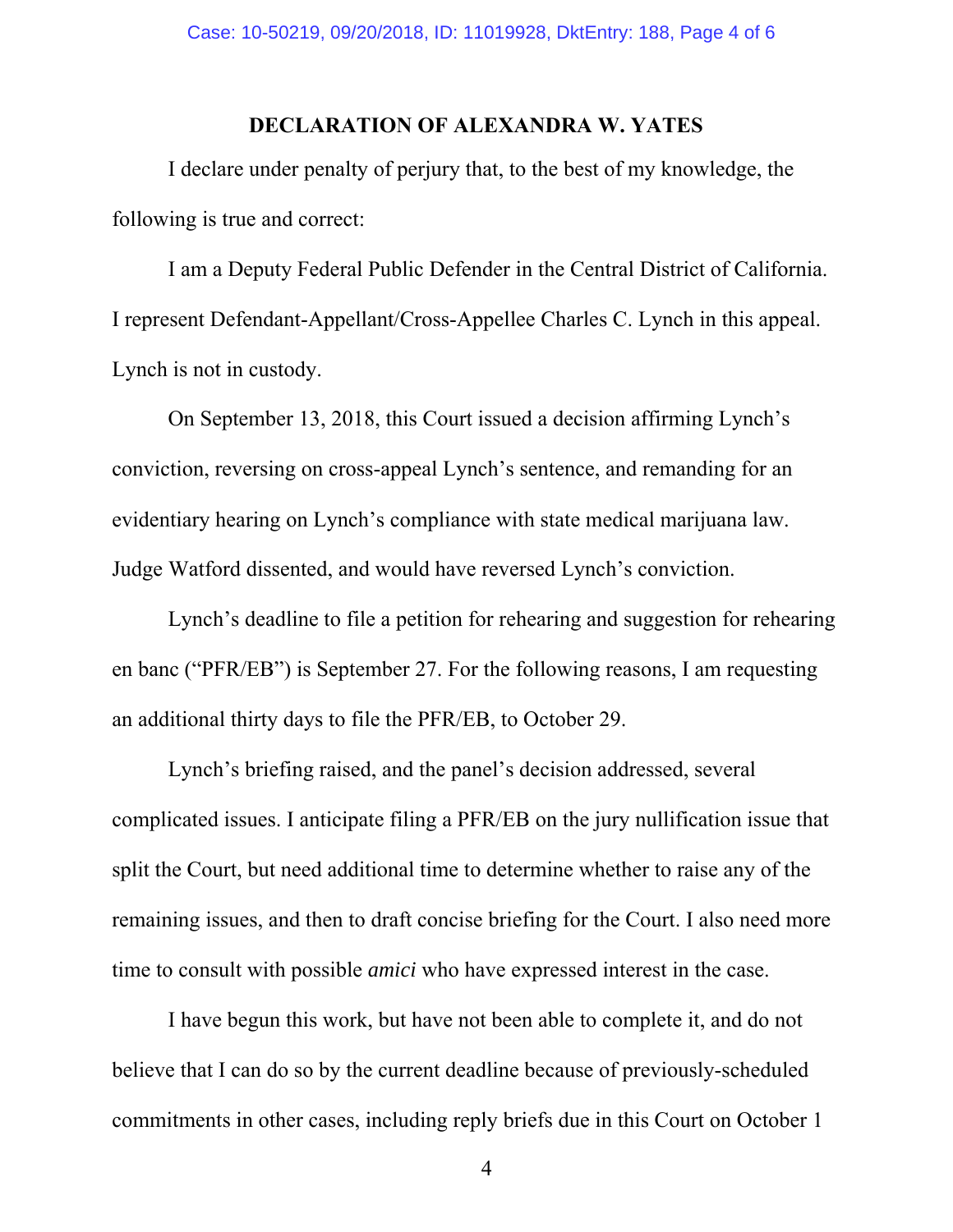#### Case: 10-50219, 09/20/2018, ID: 11019928, DktEntry: 188, Page 5 of 6

and 15, respectively, on which I am working. I also am lead counsel in *United States v. Dylann Storm Roof*, Fourth Cir. CA No. 17-3, a high-profile capital appeal that requires extensive, often time-sensitive, daily work, and for which I am scheduled to be in an all-day meeting on Tuesday. In October, I am scheduled to travel out-of-state for *Roof* for two days, and also to attend a mandatory two-day work retreat. Finally, I am scheduled for jury service tomorrow, and do not know whether I will be selected to serve, and if so, for how long.

For all of these reasons, I request a thirty-day extension of time, to and including October 29, 2018, to file a PFR/EB in this case. This is Lynch's first request for an extension of time to file the PFR/EB. I have exercised diligence in preparing this case, and expect to file the PFR/EB on or before October 29.

In light of a congressional appropriations rider barring the Department of Justice from spending funds on medical marijuana prosecutions, it has been Lynch's consistent position that opposing counsel would violate federal statutory and constitutional law if they were to expend any resources on this case. I therefore have not contacted opposing counsel for their position on this motion.

The court reporter is not in default with regard to any designated transcripts. Executed on September 20, 2018, in Los Angeles, California.

> *s/ Alexandra W. Yates*  ALEXANDRA W. YATES Deputy Federal Public Defender